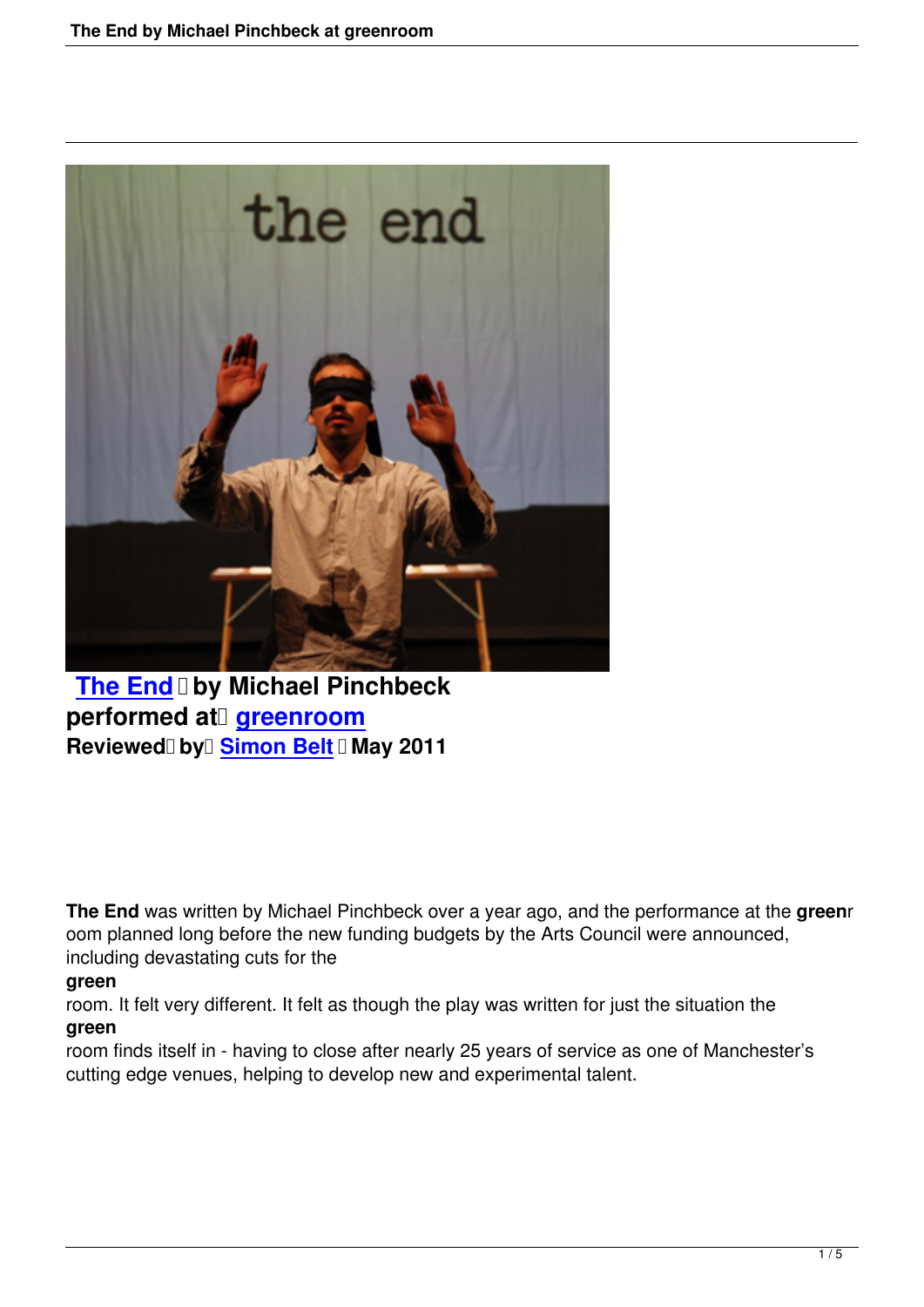Inspired by the stage direction from The Winter's Tale by William Shakespeare – 'Exit pursued by a bear', **The End** explores endings and exits and continues an interest in the reenactment of real life events to investigate absence and loss. **The End** was Pinchbeck's last performance and the

## **green**

room's penultimate one, closing at the end of May.

With an ironic twist of fate, **The End** was commissioned by Chester Performs and supported by the National Lottery through Arts Council England. **The End** sets out to ask why we perform and how we will know how to stop, and is both a love letter and a resignation letter to the theatre. Devised in collaboration with Ollie Smith and Mole Wetherell

(Reckless Sleepers), with visual artist Hetain Patel as a dramaturg and an original live soundtrack by Chris Cousin (Bathysphere),

## **The End**

is performed by Michael Pinchbeck and Ollie Smith.

With well honed repetitive reinforcement, and a delivery that seemed to actively involve the audience in conversation but remained one-way traffic, we soon get the message that this was to be Michael Pinchbeck's last performance, and Ollie Smith's first one. After the initial emotional shock of voyeristically looking in on the end of a writer and actor's career, you realise the importance of an actor delivering a scripted message to help us all explore important human experiences, and that Michael and Ollie have done this before - and will be doing it again! You're left thinking what comes after the dot dot dot, for the play, for the **green**room, for ourselves and for society. For a view of the engaging delivery, watch the video trailer...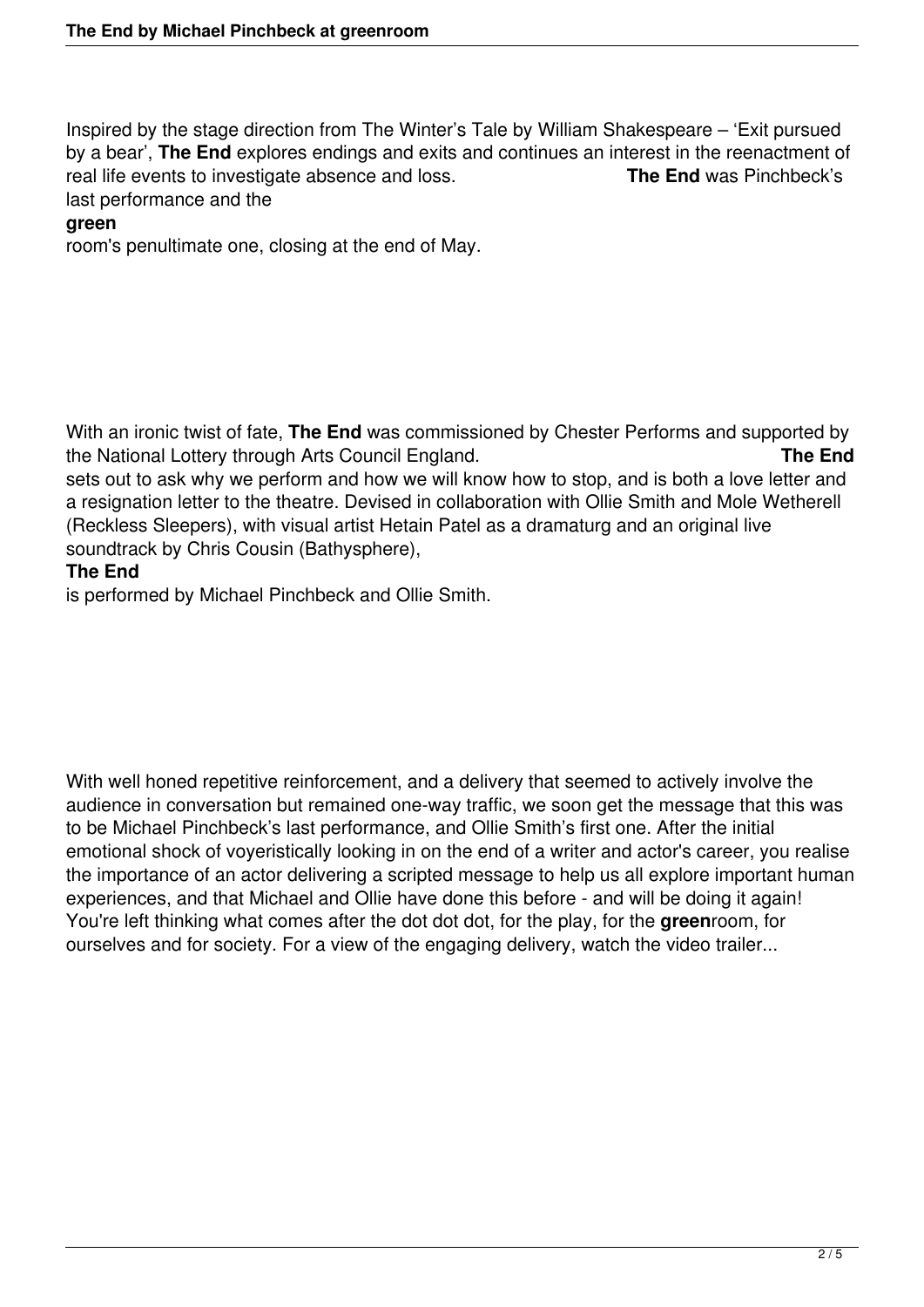The story runs through examples that express how Michael, now 35, is full of existential disillusionment and resigned to showing Ollie the ropes as he prepares to take over from him, but only seems to make himself look poor in comparison. Ollie, a youthful 25 is full of hopes and dreams and, according to Michael, has it all to learn. Michael has decided to call it a day, to make this show his swansong, whilst Ollie is left to pick up the pieces.

It may well be a natural outcome of writing a script about yourself backing out of a collaborative situation or career you don't feel a part of anymore, yet still wanting to write the story of yourself as a purposeful agent, but I feel the script didn't quite work and was left wanting in one important respect. It definitely works to reflect the approach of someone resigned to their own disillusionment, but Michael presents himself as someone who's purposefully stepping back and allowing the new generation to take over and here's where the contradictions arise.



Firstly, because he is disillusioned with his own theatrical acheivements and resigned to never succeeding, Michael lacks the purpose required to consciously pass things on to the next generation. Secondly, Ollie is clearly the better all rounder - more knowledgeable about the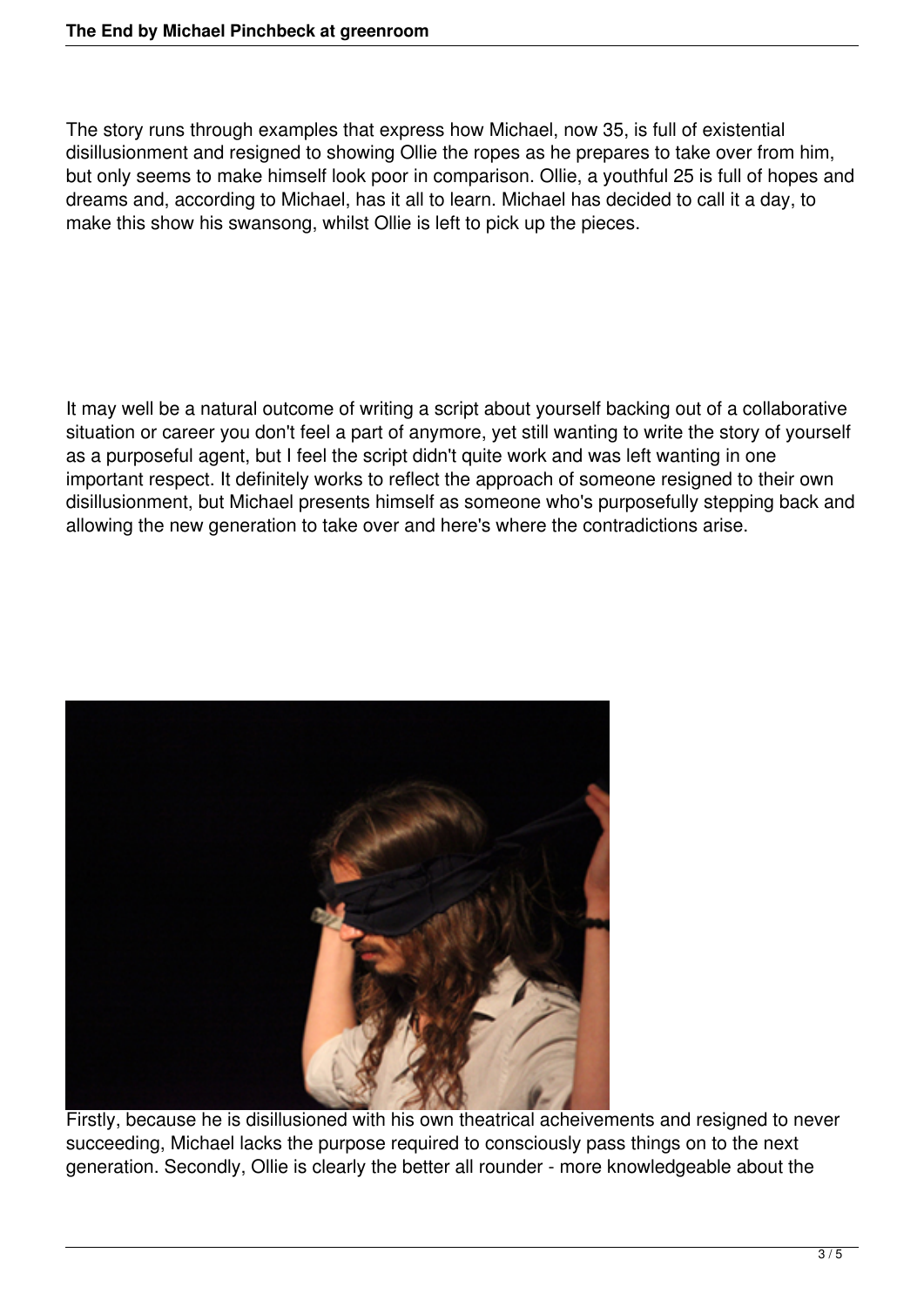theatre, flexible in role and able to compensate for Michael's weaknesses rather than vice versa. Thirdly, Ollie isn't looking to sweep Michael aside, upstage him, or even to take on more of a role but does so during the performance only because Michael increasingly gives up as he gets ready to depart. Simply scripting Ollie in a role of apprentice so as to present himself as passing things on to the new generation doesn't adequately resolve the contradiction.

Although not seemingly intentional - from the script, or from the after performance Question and Answer section - I think **The End** unwittingly exposes a serious political problem of our time also exposed in the production of **EPIC** at **green**room the week before this performance, and reviewed previously. The old order may have lost their way, lack confidence about their own actions or pupose, but there is something of a historical anomoly whereby the next generation are absent in terms of new i[deas a](epic-foster-dechery-greenroom.html)nd somewhat tentative about taking over. Even though Michael is clearly part of the new generation and would in other historical periods be looking to take control and make his own generation's history, he doesn't seem able to articulate that and creates an image for himself that passively stands aside for someone else to take control.

These are strange times indeed, and the sooner Michael's **The End** leads to a new beginning the better, though for a young generation who are trying to write themselves out of history before they try and make any there's clearly a problem. The collapse of an old order provides space to manoevre and experiment, but relying on someone else to need you to take control because of their absense is way too passive for me.

**Editors Note**: Whilst we're on the subject of the relationship between art and politics, the Manchester Salon is organised a discussion entitled ' Valuing the arts I looking at 'how the arts sector can ensure quality in the midst of dramatic budget cuts' in June.